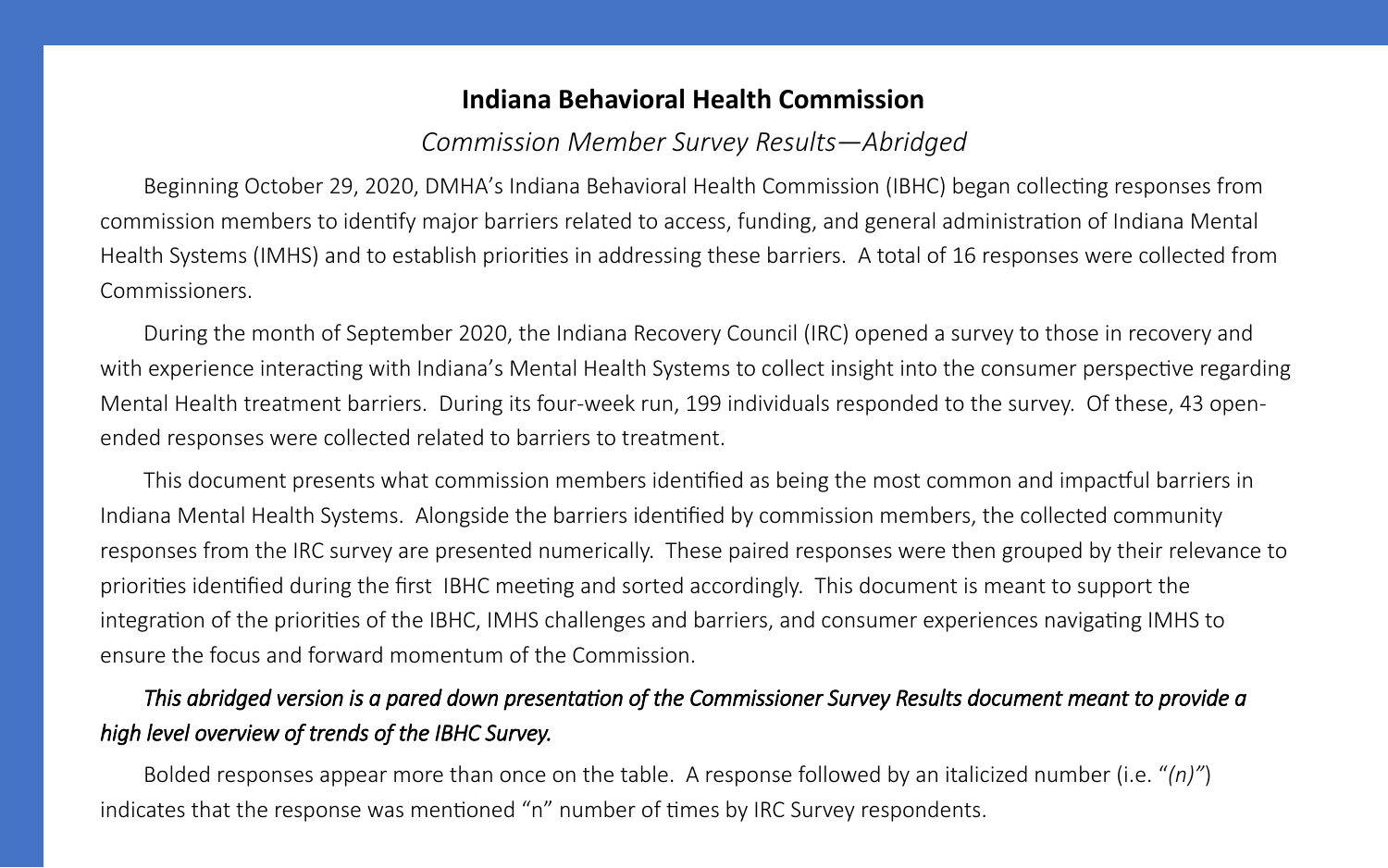- Lack of funding for jail/prison-based services
- **Noncompetitive pay**
- **Lack of persons with lived experiences engaging clients and part of clinical team**
- **Low reimbursement rates**

| <b>Identified Priorities</b>                                                          | <b>Mental Health Systems</b>                                                                                                                                                         | <b>Access to Mental Health Systems</b>                                                                                                                                                                                                             | <b>Mental Health Systems Providers</b>                                                                                                                                                                                                                                                        |
|---------------------------------------------------------------------------------------|--------------------------------------------------------------------------------------------------------------------------------------------------------------------------------------|----------------------------------------------------------------------------------------------------------------------------------------------------------------------------------------------------------------------------------------------------|-----------------------------------------------------------------------------------------------------------------------------------------------------------------------------------------------------------------------------------------------------------------------------------------------|
| <b>Increased county</b><br>council involvement<br>in Stepping Up<br><b>Initiative</b> | History with carceral system barriers<br>$\bullet$<br>(2)                                                                                                                            |                                                                                                                                                                                                                                                    |                                                                                                                                                                                                                                                                                               |
| <b>Workforce shortage</b><br>of mental health<br>professionals                        | <b>Generally inadequate number of</b><br>providers $(2)$<br>Lack of persons with lived<br>experiences engaging clients and<br>part of clinical team                                  | <b>Generally inadequate number of</b><br>providers $(2)$                                                                                                                                                                                           | <b>Generally inadequate number of</b><br>providers $(2)$<br>Burdensome certification,<br>regulation, credentialing, and<br>accreditation requirements<br>Inability to diagnose at LCSW, LMHC,<br>and LFMT levels<br>Noncompetitive pay<br>$\bullet$<br>Lack of diverse providers<br>$\bullet$ |
| <b>Lack of psychiatric</b><br><b>services</b>                                         | Lack of consistent access across the<br>state $(5)$<br>Lack of preventative and early<br>$\bullet$<br>intervention services                                                          | Lack of consistent access across<br>$\bullet$<br>state $(5)$<br>Lack of preventative and early<br>$\bullet$<br>intervention services                                                                                                               | Lack of consistent access across<br>$\bullet$<br>state $(5)$<br>Lack of programming focused on<br>$\bullet$<br>addressing Social Determinants of<br><b>Health (SDoH)</b>                                                                                                                      |
| <b>Ease in treatment</b><br>access at all levels                                      | restrictions (11)<br><b>General lack of insurance coverage</b><br>(6)                                                                                                                | Complicated insurance regulations/ • General lack of insurance coverage<br>(6)<br><b>Complicated, bureaucratic</b><br>admission criteria and commitment<br>procedures<br>Lack of transportation (5)<br>Stigma/discrimination from<br>providers (2) | Lack of consistency in integration<br>sites vs. private practice vs. CMHCs<br>Insufficient number of inpatient<br>beds                                                                                                                                                                        |
| <b>Expansion of</b><br>services to those<br>experiencing a<br>mental health crisis    | Limited emergency inpatient<br>availability/psychiatry for mental<br>health crises<br>Current lack of crisis response/<br>mobile crisis teams and associated<br>reimbursement models | Limited emergency inpatient<br>availability/psychiatry for mental<br>health crises                                                                                                                                                                 |                                                                                                                                                                                                                                                                                               |

## **Mental Health Systems Funding**

- **Lack of funding into early intervention and preventative services**
- **Lack of programming focused on addressing SDoH**
- **Insurance issues**